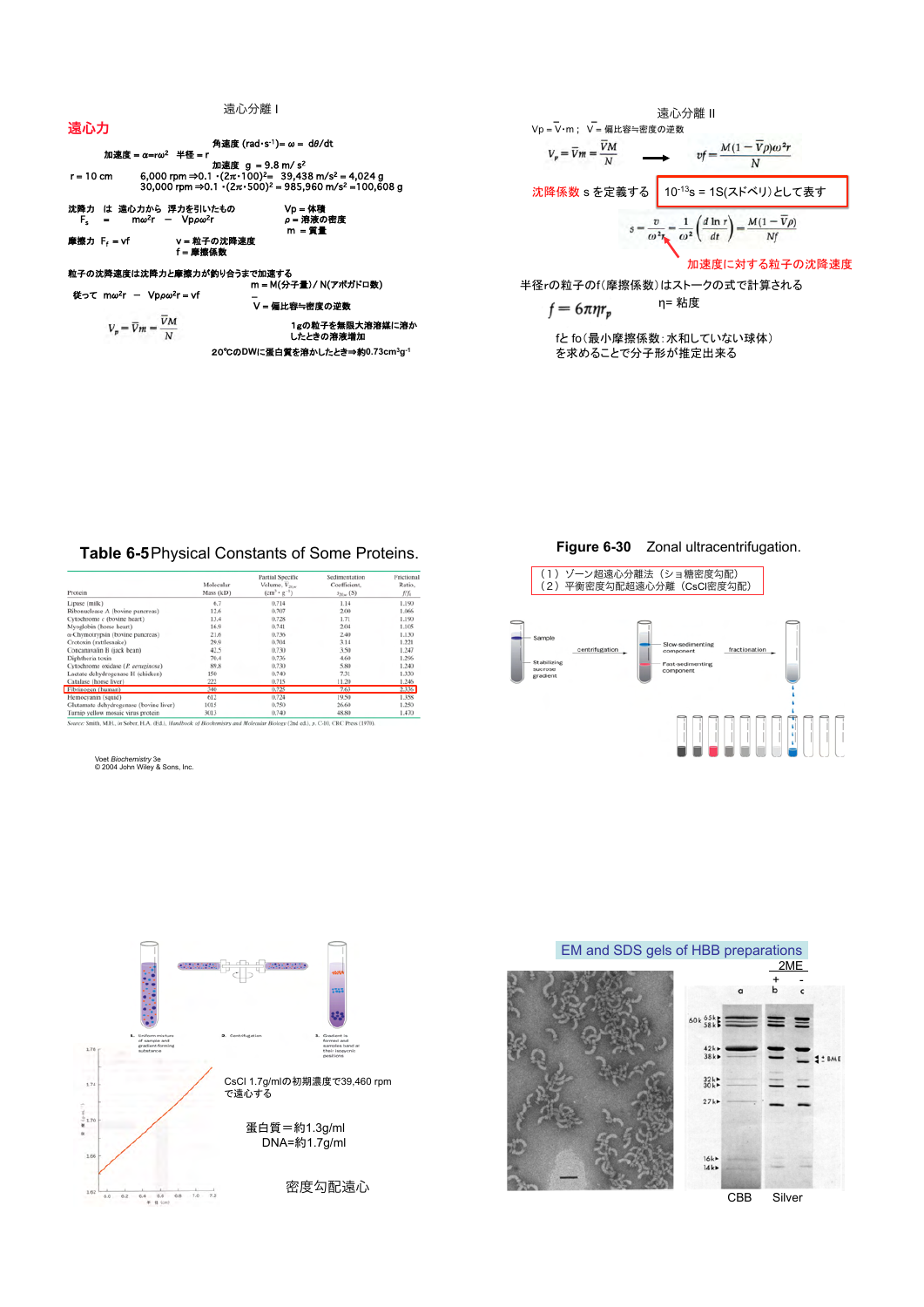等電点電気泳動:小分子量(300~600D)のオリゴマー で等電点の連続的に異なるものを作り(キャリアーアン フォライト)、電圧をかける。尿素を加えることが多い。

$$
\begin{array}{c}\n\text{--} \text{CH}_2\text{--} \text{N--} \text{CH}_2\text{--} \text{--} \\\n\text{--} \\\n\text{--} \\\n\text{--} \\\n\text{--} \\\n\text{--} \\\n\text{--} \\\n\text{--} \\\n\text{--} \\\n\text{--} \\\n\text{--} \\\n\text{--} \\\n\text{--} \\\n\text{--} \\\n\text{--} \\\n\text{--} \\\n\text{--} \\\n\text{--} \\\n\text{--} \\\n\text{--} \\\n\text{--} \\\n\text{--} \\\n\text{--} \\\n\text{--} \\\n\text{--} \\\n\text{--} \\\n\text{--} \\\n\text{--} \\\n\text{--} \\\n\text{--} \\\n\text{--} \\\n\text{--} \\\n\text{--} \\\n\text{--} \\\n\text{--} \\\n\text{--} \\\n\text{--} \\\n\text{--} \\\n\text{--} \\\n\text{--} \\\n\text{--} \\\n\text{--} \\\n\text{--} \\\n\text{--} \\\n\text{--} \\\n\text{--} \\\n\text{--} \\\n\text{--} \\\n\text{--} \\\n\text{--} \\\n\text{--} \\\n\text{--} \\\n\text{--} \\\n\text{--} \\\n\text{--} \\\n\text{--} \\\n\text{--} \\\n\text{--} \\\n\text{--} \\\n\text{--} \\\n\text{--} \\\n\text{--} \\\n\text{--} \\\n\text{--} \\\n\text{--} \\\n\text{--} \\\n\text{--} \\\n\text{--} \\\n\text{--} \\\n\text{--} \\\n\text{--} \\\n\text{--} \\\n\text{--} \\\n\text{--} \\\n\text{--} \\\n\text{--} \\\n\text{--} \\\n\text{--} \\\n\text{--} \\\n\text{--} \\\n\text{--} \\\n\text{--} \\\n\text{--} \\\n\text{--} \\\n\text{--} \\\n\text{--} \\\n\text{--} \\\n\text{--} \\\n\text{--} \\\n\text{--} \\\
$$

- 
- **Figure 6-26** General formula of the ampholytes used in isoelectric focusing.





Aizawa et al., J. Bacteriol. (1985)